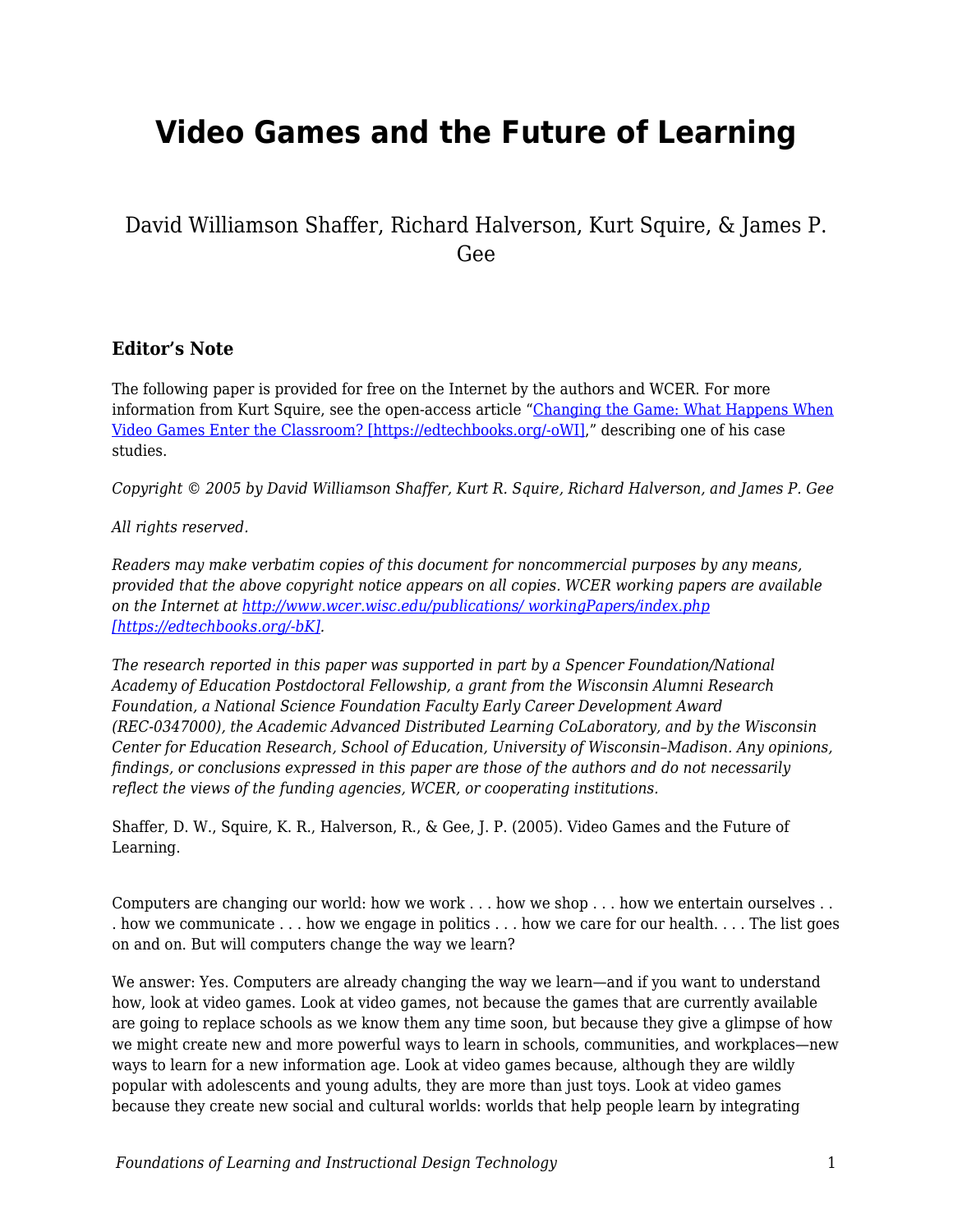thinking, social interaction, and technology, all in service of doing things they care about.

We want to be clear from the start that video games are no panacea. Like books and movies, they can be used in antisocial ways. Games are inherently simplifications of reality, and current games often incorporate—or are based on—violent and sometimes misogynistic themes. Critics suggest that the lessons people learn from playing video games as they currently exist are not always desirable. But even the harshest critics agree that we learn something from playing video games. The question is: How can we use the power of video games as a constructive force in schools, homes, and workplaces?

In answer to that question, we argue here for a particular view of games—and of learning—as activities that are most powerful when they are personally meaningful, experiential, social, and epistemological all at the same time. From this perspective, we describe an approach to the design of learning environments that builds on the educational properties of games, but deeply grounds them within a theory of learning appropriate to an age marked by the power of new technologies.

### **Video Games as Virtual Worlds for Learning**

The first step towards understanding how video games can (and, we argue, will) transform education is changing the widely shared perspective that games are "mere entertainment." More than a multibillion dollar industry, more than a compelling toy for both children and adults, more than a route to computer literacy, video games are important because they let people participate in new worlds. They let players think, talk, and act—they let players *inhabit*—roles otherwise inaccessible to them. A 16-year-old in Korea playing *Lineage* can become an international financier, trading raw materials, buying and selling goods in different parts of the virtual world, and speculating on currencies (Steinkuehler, 2004a). A *Deus Ex* player can experience life as a government special agent, where the lines between state-sponsored violence and terrorism are called into question.

These rich virtual worlds are what make games such powerful contexts for learning. In game worlds, learning no longer means confronting words and symbols separated from the things those words and symbols are about in the first place. The inverse square law of gravity is no longer something understood solely through an equation; students can gain virtual experience walking in worlds with smaller mass than the Earth, or plan manned space flights that require understanding the changing effects of gravitational forces in different parts of the solar system. In virtual worlds, learners experience the concrete realities that words and symbols describe. Through such experiences, across multiple contexts, learners can understand complex concepts without losing the connection between abstract ideas and the real problems they can be used to solve. In other words, the virtual worlds of games are powerful because they make it possible to develop *situated understanding*.

Although the stereotype of the gamer is a lone teenager seated in front of a computer, game play is also a thoroughly social phenomenon. The clearest examples are massively multiplayer online games: games where thousands of players are simultaneously online at any given time, participating in virtual worlds with their own economies, political systems, and cultures. But careful study shows that most games—from console action games to PC strategy games—have robust game-playing communities. Whereas schools largely sequester students from one another and from the outside world, games bring players together, competitively and cooperatively, into the virtual world of the game and the social community of game players. In schools, students largely work alone with schoolsanctioned materials; avid gamers seek out news sites, read and write FAQs, participate in discussion forums, and most important, become critical consumers of information (Squire, in press). Classroom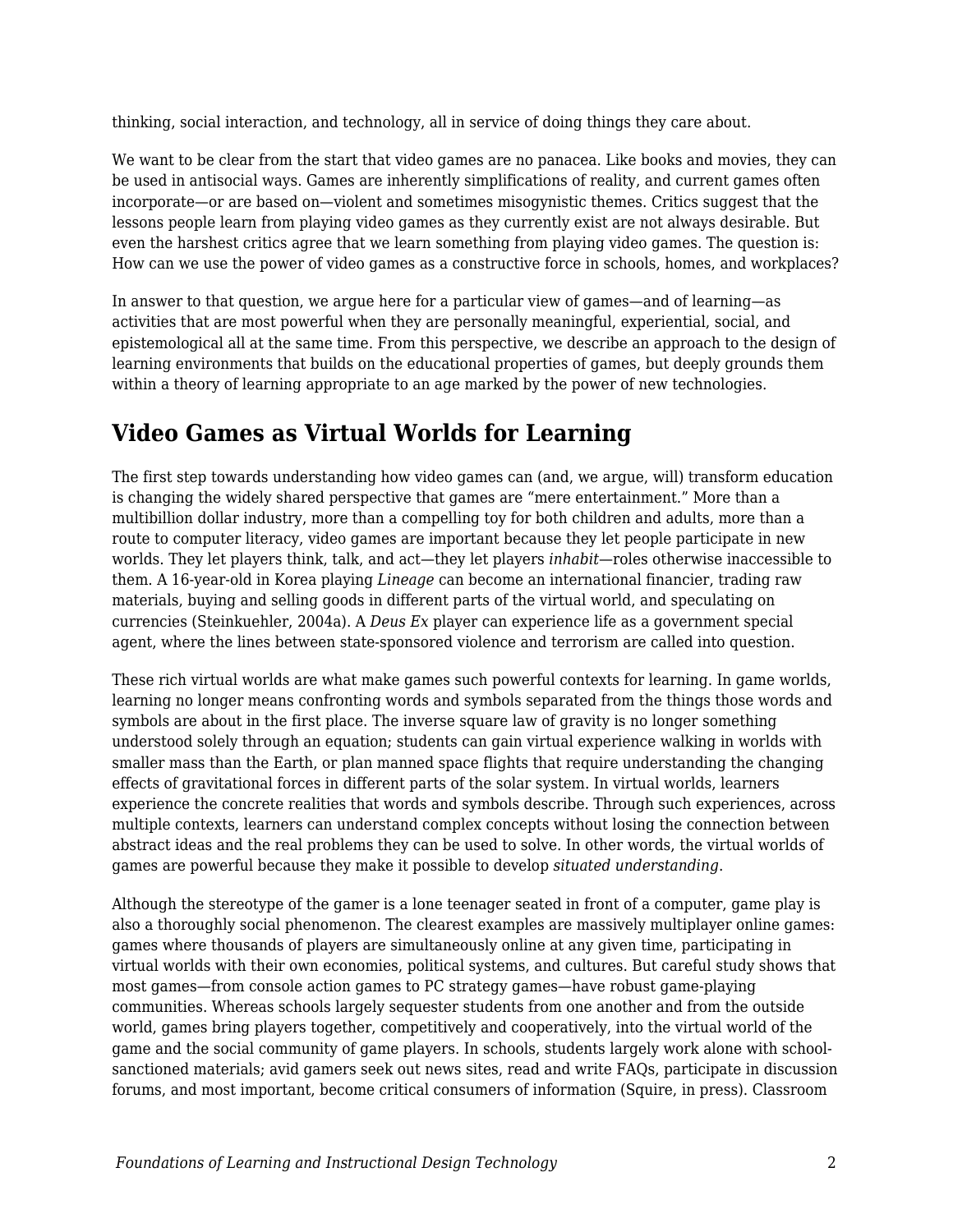work rarely has an impact outside the classroom; its only real audience is the teacher. Game players, in contrast, develop reputations in online communities, cultivate audiences by contributing to discussion forums, and occasionally even take up careers as professional gamers, traders of online commodities, $^{[1]}$  $^{[1]}$  $^{[1]}$  [\[#footnote-231-1\]](#page--1-0) or game modders and designers. The virtual worlds of games are powerful, in other words, because playing games means developing a set of *effective social practices*.

By participating in these social practices, game players have an opportunity to explore new identities. In one well-publicized case, a heated political contest erupted for the presidency of Alphaville, one of the towns in *The Sims Online.* Arthur Baynes, the 21-year-old incumbent, was running against Laura McKnight, a 14-year-old. The muckraking, accusations of voter fraud, and political jockeying taught young Laura about the realities of politics; the election also gained national attention on National Public Radio as pundits debated the significance of games where teens could not only argue and debate politics, but also run a political system in which the virtual lives of thousands of real players were at stake. The complexity of Laura's campaign, political alliances, and platform—a platform that called for a stronger police force and a significant restructuring of the judicial system—shows how deep the disconnect has become between the kinds of experiences made available in schools and those available in online worlds. The virtual worlds of games are rich contexts for learning because they make it possible for players to experiment with new and *powerful identities* (Steinkuehler, 2004b).

The communities that game players form similarly organize meaningful learning experiences outside of school contexts. In the various Web sites devoted to the game *Civilization*, for example, players organize themselves around the shared goal of developing expertise in the game and the skills, habits, and understandings that requires. At Apolyton.net, one such site, players post news feeds, participate in discussion forums, and trade screenshots of the game. But they also run a radio station, exchange saved game files in order to collaborate and compete, create custom modifications, and, perhaps most uniquely, run their own university to teach other players to play the game more deeply. Apolyton University shows us how part of expert gaming is developing a set of values—values that highlight enlightened risk taking, entrepreneurship, and expertise rather than the formal accreditation emphasized by institutional education (Squire & Giovanetto, in press). If we look at the development of game communities, we see that part of the power of games for learning is the way they *develop shared values*.

In other words, by creating virtual worlds, games integrate knowing and doing. But not just knowing and doing. Games bring together ways of knowing, ways of doing, ways of being, and ways of caring: the situated understandings, effective social practices, powerful identities, and shared values that make someone an expert. The expertise might be that of a modern soldier in *Full Spectrum Warrior*, a zoo operator in *Zoo Tycoon*, a world leader in *Civilization III*. Or it might be expertise in the sophisticated practices of gaming communities, such as those built around *Age of Mythology* or *Civilization III*.

There is a lot being learned in these games. But for some educators, it is hard to see the educational potential in games because these virtual worlds aren't about memorizing words, or definitions, or facts.

Video games are about a whole lot more.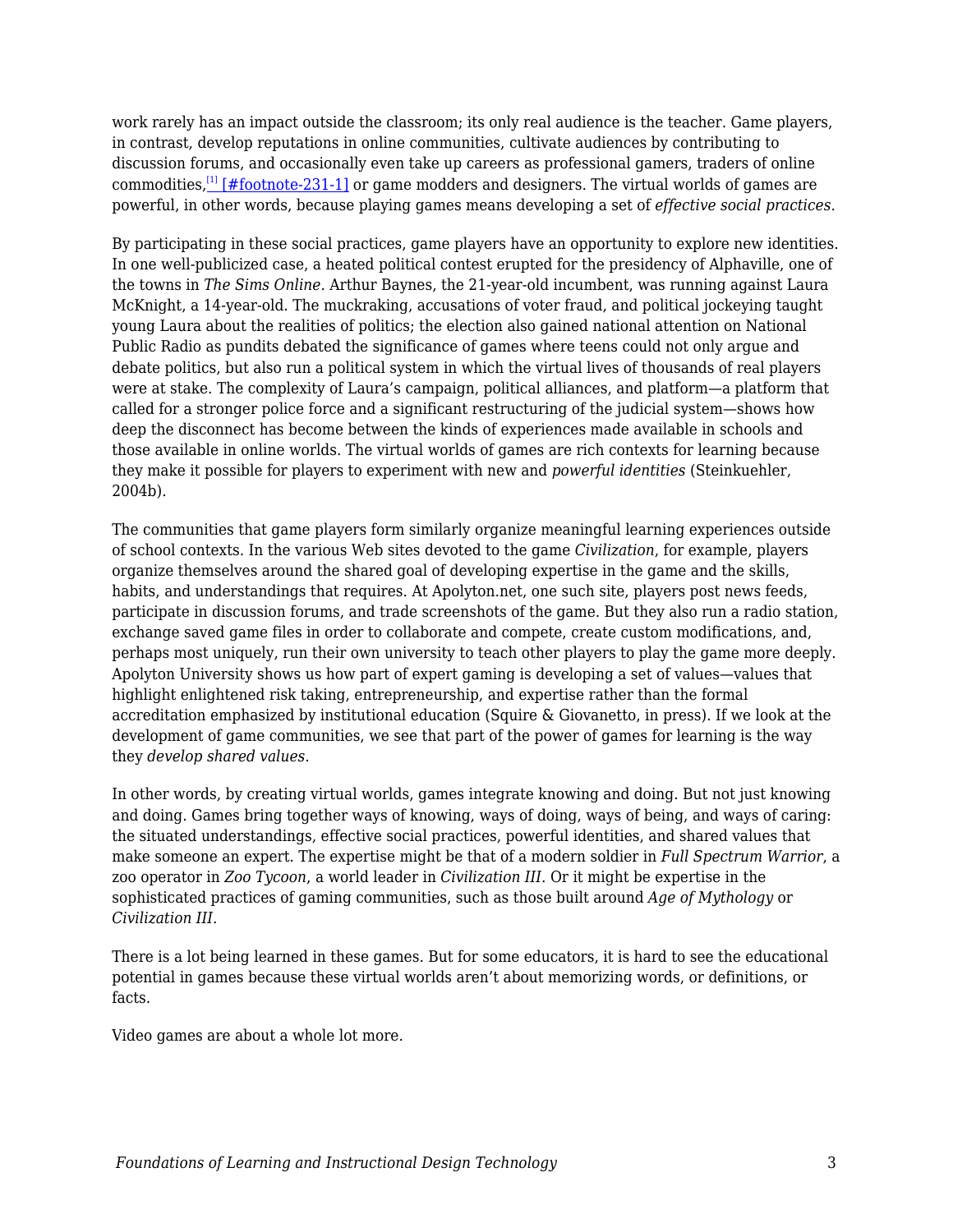### **From the Fact Fetish to Ways of Thinking**

A century ago, John Dewey argued that schools were built on a fact fetish, and the argument is still valid today. The fact fetish views any area of learning—whether physics, mathematics, or history—as a body of facts or information. The measure of good teaching and learning is the extent to which students can answer questions about these facts on tests.

But *to know* is a verb before it is a noun, *knowledge*. We learn by doing—not just by doing any old thing, but by doing something as part of a larger community of people who share common goals and ways of achieving those goals. We learn by becoming part of a community of practice (Lave & Wenger, 1991) and thus developing that community's ways of knowing, acting, being, and caring—the community's situated understandings, effective social practices, powerful identities, and shared values.

Of course, different communities of practice have different ways of thinking and acting. Take, for example, lawyers. Lawyers act like lawyers. They identify themselves as lawyers. They are interested in legal issues. And they know about the law. These skills, habits, and understandings are made possible by looking at the world in a particular way—by thinking like a lawyer. The same is true for doctors but through a different way of thinking. And for architects, plumbers, steelworkers, and waiters as much as for physicists, historians, and mathematicians.

The way of thinking—the epistemology—of a practice determines how someone in the community decides what questions are worth answering, how to go about answering them, and how to decide when an answer is sufficient. The epistemology of a practice thus organizes (and is organized by) the situated understandings, effective social practices, powerful identities, and shared values of the community. In communities of practice, knowledge, skills, identities, and values are shaped by a particular way of thinking into a coherent *epistemic frame* (Shaffer, 2004a). If a community of practice is a group with a local culture, then the epistemic frame is the grammar of the culture: the ways of thinking and acting that individuals learn when they become part of that culture.

Let's look at an example of how this might play out in the virtual world of a video game. *Full Spectrum Warrior*(Pandemic Studios, for PC and Xbox) is a video game based on a U.S. Army training simulation.[\[2\]](#page--1-0) [\[#footnote-231-2\]](#page--1-0) But *Full Spectrum Warrior* is not a mere first-person shooter in which the player blows up everything on the screen. To survive and win the game, the player has to learn to think and act like a modern professional soldier.

In *Full Spectrum Warrior*, the player uses the buttons on the controller to give orders to two squads of soldiers, as well as to consult a GPS device, radio for support, and communicate with rear area commanders. The instruction manual that comes with the game makes it clear from the outset that players must take on the values, identities, and ways of thinking of a professional soldier to play the game successfully: "Everything about your squad," the manual explains, "is the result of careful planning and years of experience on the battlefield. Respect that experience, soldier, since it's what will keep your soldiers alive" (p. 2).

In the game, that experience—the skills and knowledge of professional military expertise—is distributed between the virtual soldiers and the real-world player. The soldiers in the player's squads have been trained in movement formations; the role of the player is to select the best position for them on the field. The virtual characters (the soldiers) know part of the task (various movement formations), and the player knows another part (when and where to engage in such formations). This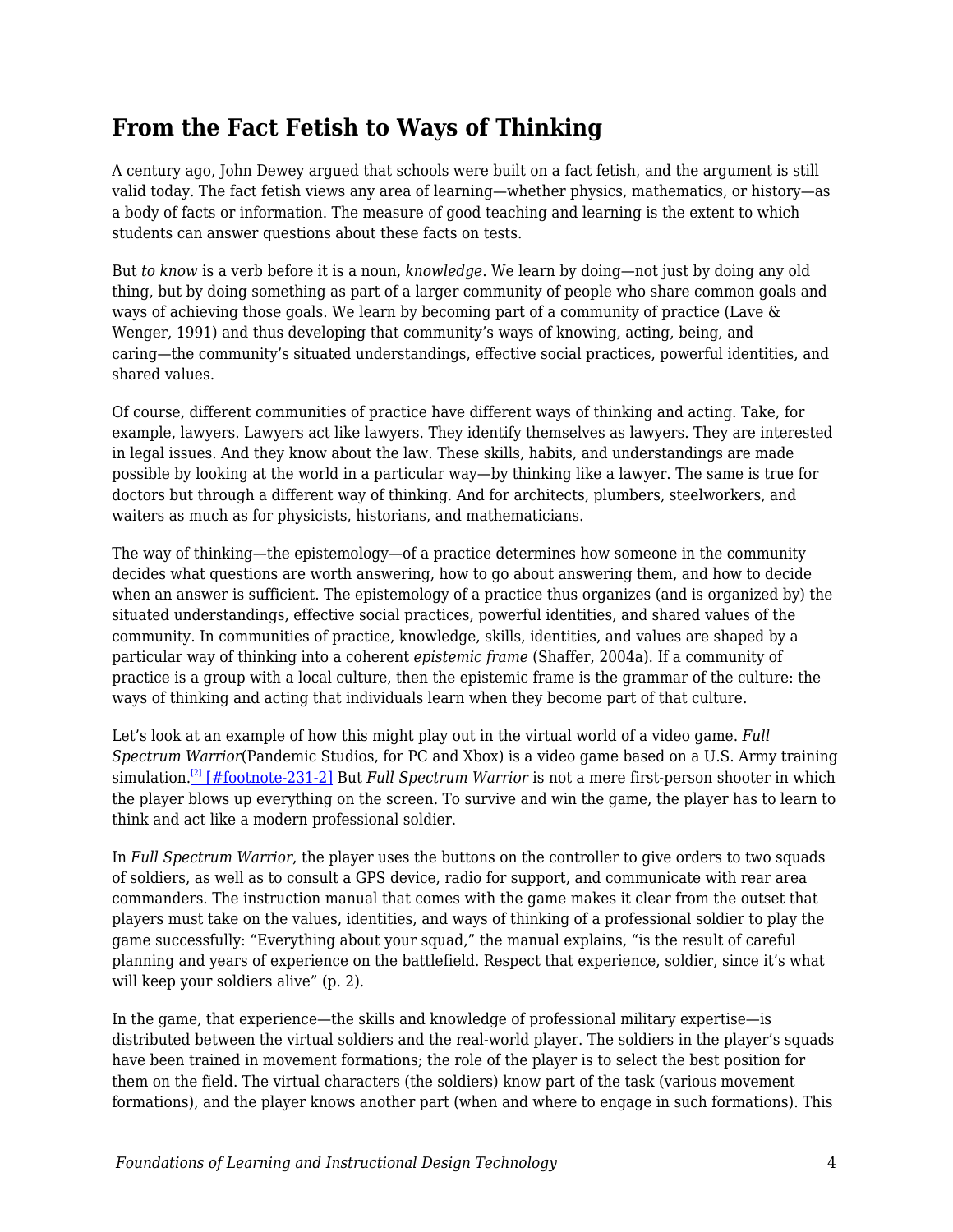kind of distribution holds for every aspect of military knowledge in the game. However, the knowledge that is distributed between virtual soldiers and real-world player is not a set of inert facts; what is distributed are the values, skills, practices, and (yes) facts that constitute authentic military professional practice. This simulation of the social context of knowing allows players to act as if in concert with (artificially intelligent) others, even within the single-player context of the game.

In so doing, *Full Spectrum Warrior* shows how games take advantage of situated learning environments. In games as in real life, people must be able to build meanings on the spot as they navigate their contexts. In *Full Spectrum Warrior*, players learn about suppression fire through the concrete experiences they have while playing. These experiences give a working definition of suppression fire, to be sure. But they also let a player come to understand how the idea applies in different contexts, what it has to do with solving particular kinds of problems, and how it relates to other practices in the domain, such as the injunction against shooting while moving.

Video games thus make it possible to "learn by doing" on a grand scale—but not just by wandering around in a rich computer environment to learn without any guidance. Asking learners to act without explicit guidance—a form of learning often associated with a loose interpretation of progressive pedagogy—reflects a bad theory of learning. Learners are novices. Leaving them to float in rich experiences with no support triggers the very real human penchant for finding creative but spurious patterns and generalizations. The fruitful patterns or generalizations in any domain are the ones that are best recognized by those who already know how to look at the domain and know how complex variables in the domain interrelate. And this is precisely what the learner does not yet know. In *Full Spectrum Warrior*, in contrast, the player is immersed in activity, values, and ways of seeing. But the player is guided and supported by the knowledge built into the virtual soldiers and the weapons, equipment, and environments in the game. Players are not left free to invent everything for themselves. To succeed in the game, they must live by—and ultimately master—the epistemic frame of military doctrine.

*Full Spectrum Warrior* immerses the player in the activities, values, and ways of seeing—the epistemic frame—of a modern soldier. In this sense, it is an example of what we suggest is the promise of video games and the future of learning: the development of *epistemic games* (Shaffer, in press).

### **Epistemic Games for Initiation and Transformation**

We have argued that video games are powerful contexts for learning because they make it possible to create virtual worlds, and because acting in such worlds makes it possible to develop the situated understandings, effective social practices, powerful identities, shared values, and ways of thinking of important communities of practice. To build such worlds, one has to understand how the epistemic frames of those communities are developed, sustained, and changed. Some parts of practice are more central to the creation and development of an epistemic frame than others, so analyzing the epistemic frame tells you, in effect, what might be safe to leave out in a recreation of the practice. The result is a video game that preserves the linkages between knowing and doing central to an epistemic frame—that is, an epistemic game (Shaffer, in press). Such epistemic games let players participate in valued communities of practice: to develop a new epistemic frame or to develop a better and more richly elaborated version of an already mastered epistemic frame.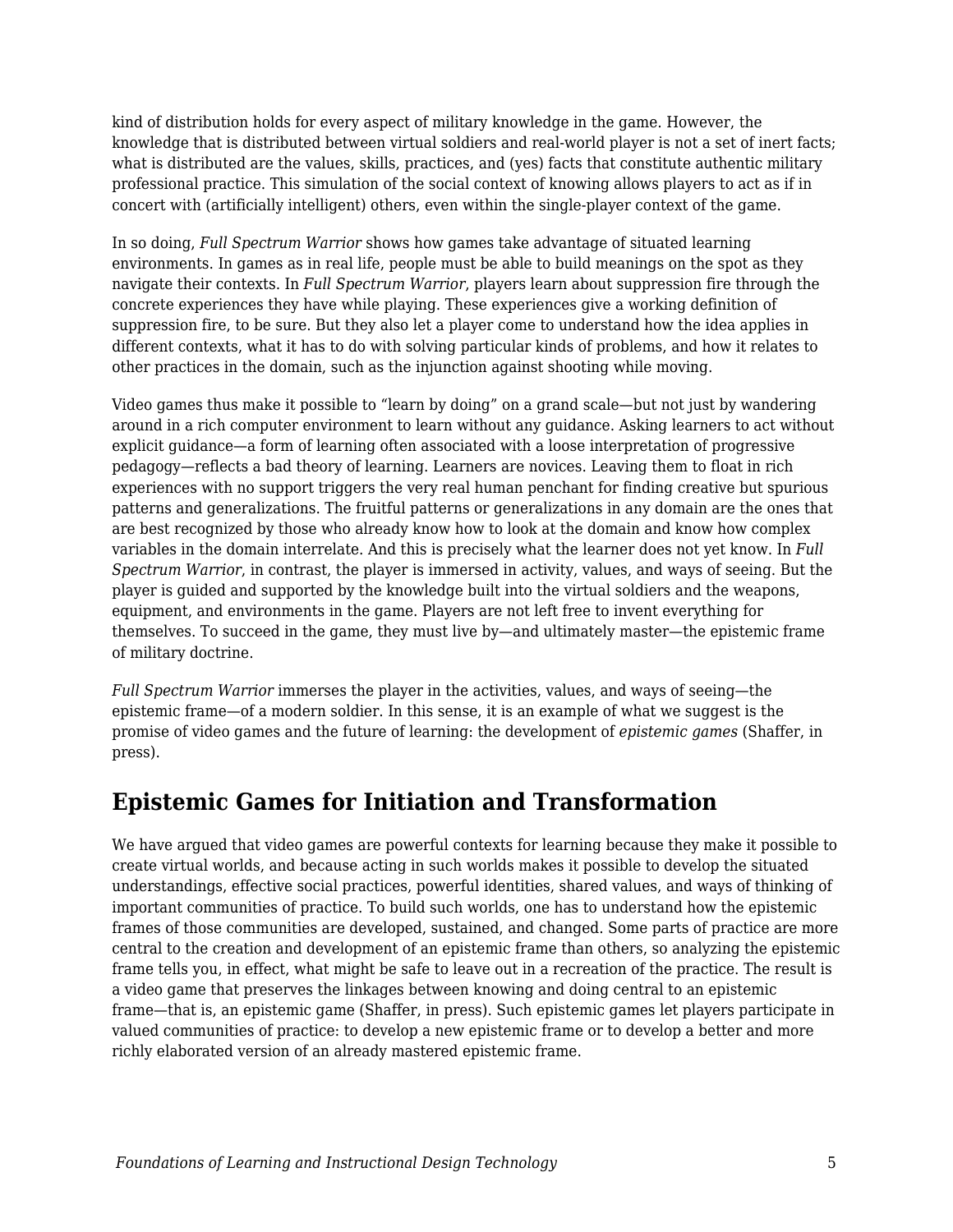#### **Initiation**

Developing games such as *Full Spectrum Warrior* that simultaneously build situated understandings, effective social practices, powerful identities, shared values, and ways of thinking is clearly no small task. But the good news is that in many cases existing communities of practice have already done a lot of that work. Doctors know how to create more doctors; lawyers know how to create more lawyers; the same is true for a host of other socially valued communities of practice. Thus, we can imagine epistemic games in which players learn biology by working as a surgeon, history by writing as a journalist, mathematics by designing buildings as an architect or engineer, geography by fighting as a soldier, or French by opening a restaurant—or more precisely, by inhabiting virtual worlds based on the way surgeons, journalists, architects, soldiers, and restaurateurs develop their epistemic frames.

To build such games requires understanding how practitioners develop their ways of thinking and acting. Such understanding is uncovered through *epistemographies* of practice: detailed ethnographic studies of how the epistemic frame of a community of practice is developed by new members. That is more work than is currently invested in most "educational" video games. But the payoff is that such work can become the basis for an alternative educational model. Video games based on the training of socially valued practitioners let us begin to build an educational system in which students learn to work (and thus to think) as doctors, lawyers, architects, engineers, journalists, and other important members of the community. The purpose of building such educational systems is not to train students for these pursuits in the traditional sense of vocational education. Rather, we develop those epistemic frames because they can provide students with an opportunity to see the world in a variety of ways that are fundamentally grounded in meaningful activity and well aligned with the core skills, habits, and understandings of a postindustrial society (Shaffer, 2004b).

One early example of such a game is *Madison 2200*, an epistemic game based on the practices of urban planning (Beckett & Shaffer, in press; Shaffer, in press). In *Madison 2200*, players learn about urban ecology by working as urban planners to redesign a downtown pedestrian mall popular with local teenagers. Players get a project directive from the mayor, addressed to them as city planners, including a city budget plan and letters from concerned citizens about crime, revenue, jobs, waste, traffic, and affordable housing. A video features interviews with local residents, business people, and community leaders about these issues. Players conduct a site assessment of the street and work in teams to develop a land use plan, which they present at the end of the game to a representative from the city planning office.

Not surprisingly, along the way players learn something about urban planning and its practices. But something very interesting happens in an epistemic game like *Madison 2200*. When knowledge is first and foremost a form of activity and experience—of doing something in the world within a community of practice—the facts and information eventually come for free. A large body of facts that resists outof-context memorization and rote learning comes easily if learners are immersed in activities and experiences that use these facts for plans, goals, and purposes within a coherent knowledge domain. Data show that in *Madison 2200*, players form—or start to form—an epistemic frame of urban planning. But they also develop their understanding of ecology and are able to apply it to urban issues. As one player commented: "I really noticed how [urban planners] have to . . . think about building things . . . like, urban planners also have to think about how the crime rate might go up, or the pollution or waste, depending on choices." Another said about walking on the same streets she had traversed before the workshop: "You notice things, like, that's why they build a house there, or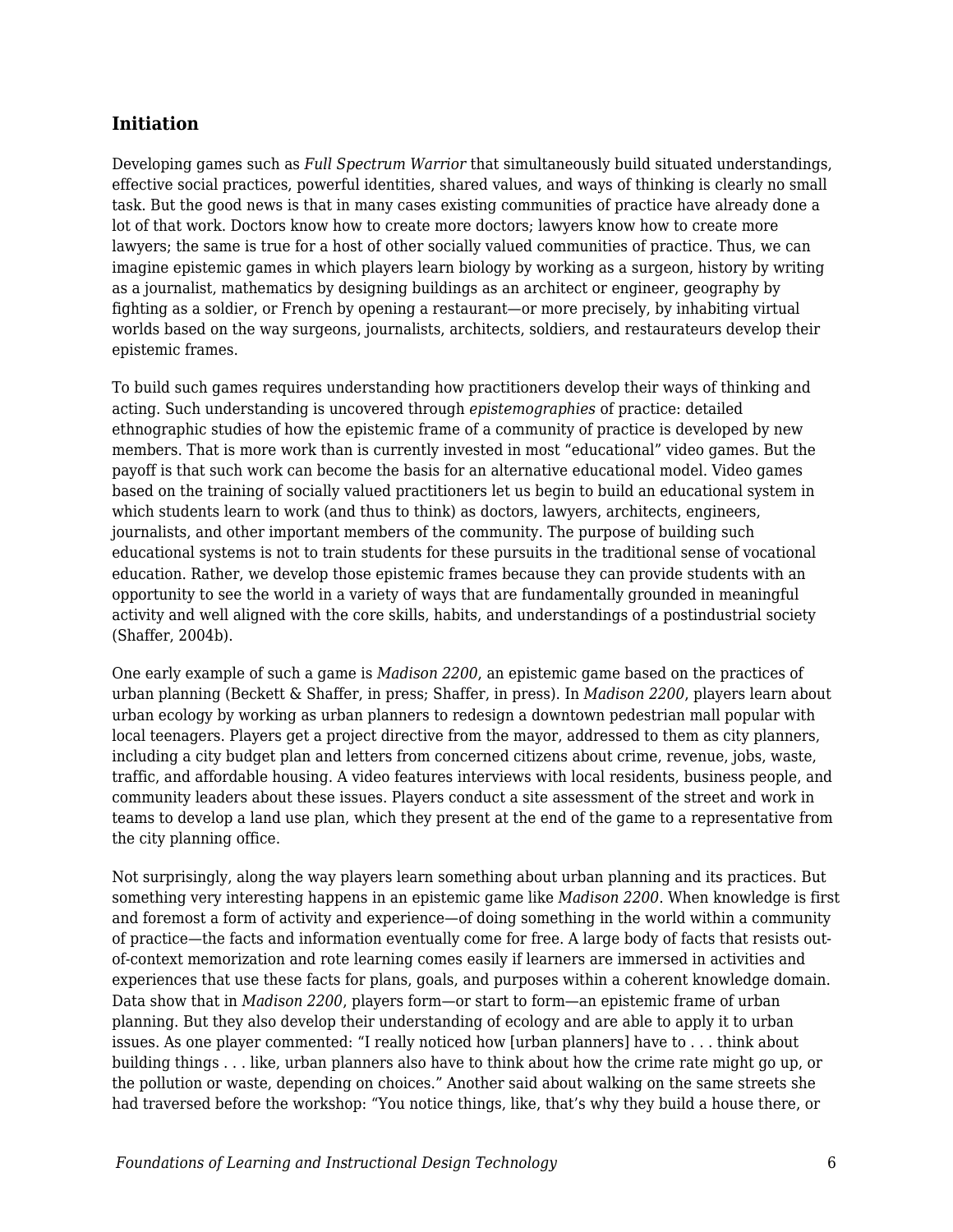that's why they build a park there."

The players in *Madison 2200* do enjoy their work. But more important is that the experience lets them inhabit an imaginary world in which they are urban planners. The world of *Madison 2200* recruits these players to new ways of thinking and acting as part of a new way of seeing the world. Urban planners have a particular way of addressing urban issues. By participating in an epistemic game based on urban planning, players begin to take on that way of seeing the world. As a result, it is fun, too.

#### **Transformation**

Games like *Full Spectrum Warrior* and *Madison 2200* expose novices to the ways professionals make sense of typical problems. Other games are designed to transform the ways of thinking of a professional community, focusing instead on *atypical* problems: places where ways of knowing break down in the face of a new or challenging situation.

Just as games that initiate players into an epistemic frame depend on epistemographic study of the training practices of a community, games designed to transform an epistemic frame depend on detailed examination of how the mature epistemic frame of a practice is organized and maintained—and on when and how the frame becomes problematic. These critical moments of *expectation failure* (Schank, 1997) are the points of entry for reorganizing experienced practitioners' ways of thinking. Building the common assumptions of an existing epistemic frame into a game allows experienced professionals to cut right to the key learning moments.

For example, work on military leadership simulations has used *goal-based scenarios* (Schank, 1992; Schank, Fano, Bell, & Jona, 1994) to build training simulations based on the choices military leaders face when setting up a base of operations (Gordon, 2004). In the business world, systems like RootMap (Root Learning, [http://www.rootlearning.com](http://www.rootlearning.com/)) create graphical representations of professional knowledge, offering suggestions for new practice by surfacing breakdowns in conventional understanding (Squire, 2005). Studies of school leaders similarly suggest that the way professionals frame problems has a strong impact on the possible solutions they are willing and able to explore (Halverson, 2003, 2004). This ability to successfully frame problems in complex systems is difficult to cultivate, but Halverson and Rah (2004) have shown that a multimedia representation of successful problem-framing strategies—such as how a principal reorganized her school to serve disadvantaged students—can help school leaders reexamine the critical junctures where their professional understanding is incomplete or ineffective for dealing with new or problematic situations.

# **Epistemic Games and the Future of Schooling**

Epistemic games give players freedom to act within the norms of a valued community of practice—norms that are embedded in non-player characters like the virtual soldiers in *Full Spectrum Warrior* or real urban planners and planning board members in *Madison 2200*. To work successfully within the norms of a community, players necessarily learn to think as members of the community. Think for a moment about the student who, after playing *Madison 2200,* walked down the same streets she had been on the day before and noticed things she had never seen. This is situated learning at its most profound—a transfer of ideas from one context to another that is elusive, rare, and powerful. It happened not because the student learned more information, but because she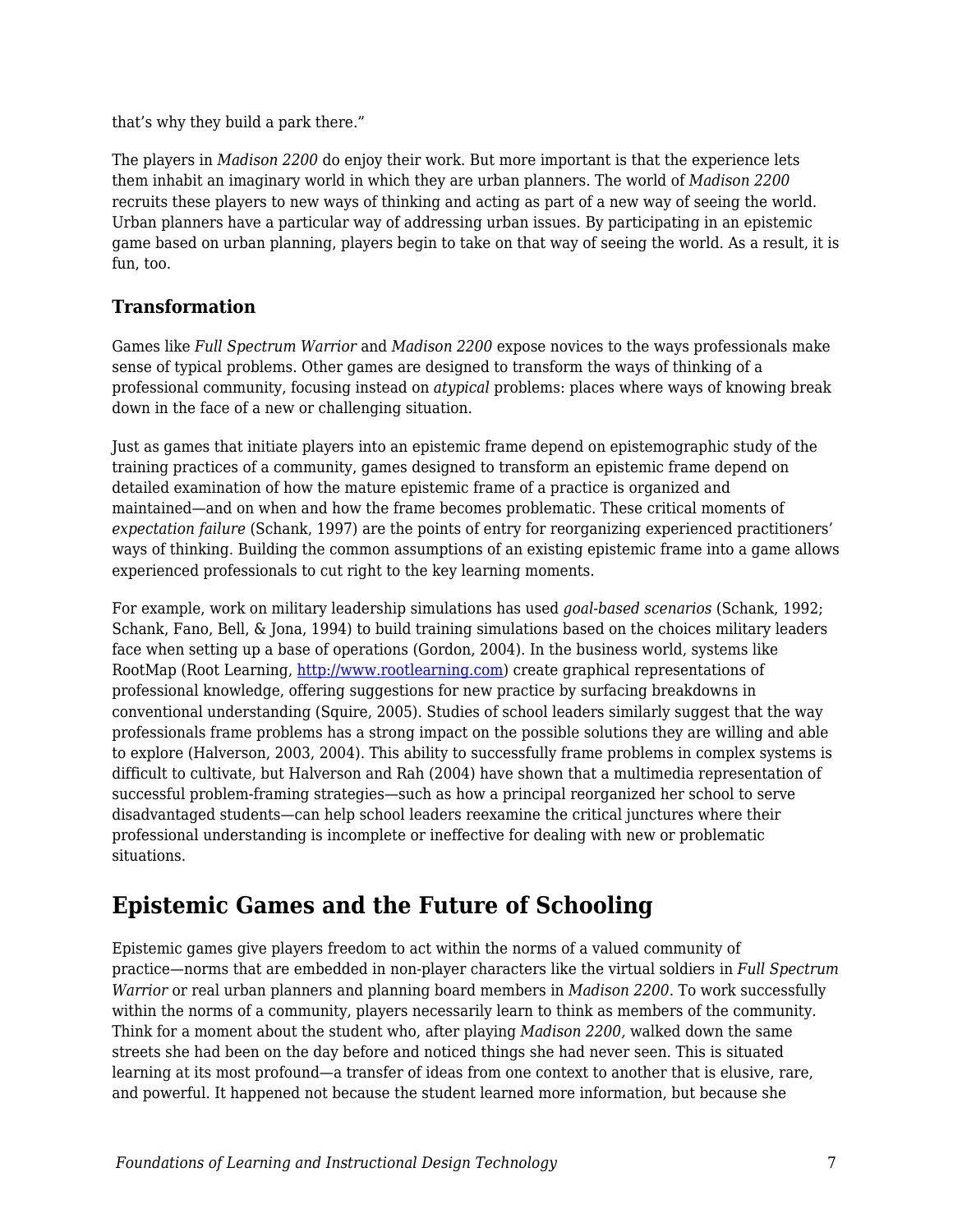learned it in the context of a new way of thinking—an epistemic frame—that let her see the world in a new way.

Although there are not yet any complete epistemic games in wide circulation, there already exist many games that provide similar opportunities for deeply situated learning. *Rise of Nations* and *Civilization III* offer rich, interactive environments in which to explore counterfactual historical claims and help players understand the operation of complex historical modeling. *Railroad Tycoon* lets players engage in design activities that draw on the same economic and geographic issues faced by railroad engineers in the 1800s. *Madison 2200* shows the pedagogical potential of bringing students the experience of being city planners, and we are in the process of developing projects that similarly let players work as biomechanical engineers (Svarovsky & Shaffer, in press), journalists (Shaffer, 2004b), professional mediators (Shaffer, 2004c), and graphic designers (Shaffer, 1997). Other epistemic games might involve players experiencing the world as an evolutionary biologist or as a tailor in colonial Williamsburg (Squire & Jenkins, 2004).

But even if we had the world's best educational games produced and ready for parents, teachers, and students to buy and play, it's not clear that most educators or schools would know what to do with them. Although the majority of students play video games, the majority of teachers do not. Games, with their antiauthoritarian aesthetics and inherently anti-Puritanical values, can be seen as challenging institutional education. Even if we strip aside the blood and guts that characterize some video games, the reality is that as a form, games encourage exploration, personalized meaningmaking, individual expression, and playful experimentation with social boundaries—all of which cut against the grain of the social mores valued in school. In other words, even if we sanitize games, the theories of learning embedded in them run counter to the current social organization of schooling. The next challenge for game and school designers alike is to understand how to shape learning and learning environments based on the power and potential of games—and how to integrate games and game-based learning environments into the predominant arena for learning: schools.

How might school leaders and teachers bring more extended experiments with epistemic games into the culture of the school? The first step will be for superintendents and public spokespersons to move beyond the rhetoric of games as violent-serial-killer-inspiring-time-wasters and address the range of learning opportunities that games present. Understanding how games can provide powerful learning environments might go a long way toward shifting the current anti-gaming rhetoric. Although epistemic games of the kind we describe here are not yet on the radar of most educators, they are already being used by corporations, the government, the military, and even by political groups to express ideas and teach facts, principles, and world views. Schools and school systems must soon follow suit or risk being swept aside.

# **A New Model of Learning**

The past century has seen an increasing identification of learning with schooling. But new information technologies challenge this union in fundamental ways. Today's technologies make the world's libraries accessible to anyone with a wireless PDA. A vast social network is literally at the fingertips of anyone with a cell phone. As a result, people have unprecedented freedom to bring resources together to create their own learning trajectories. But classrooms have not adapted. Theories of learning and instruction embodied in school systems designed to teach large numbers of students a standardized curriculum are antiquated in this new world. Good teachers and good school leaders fight for new technologies and new practices. But mavericks grow frustrated by the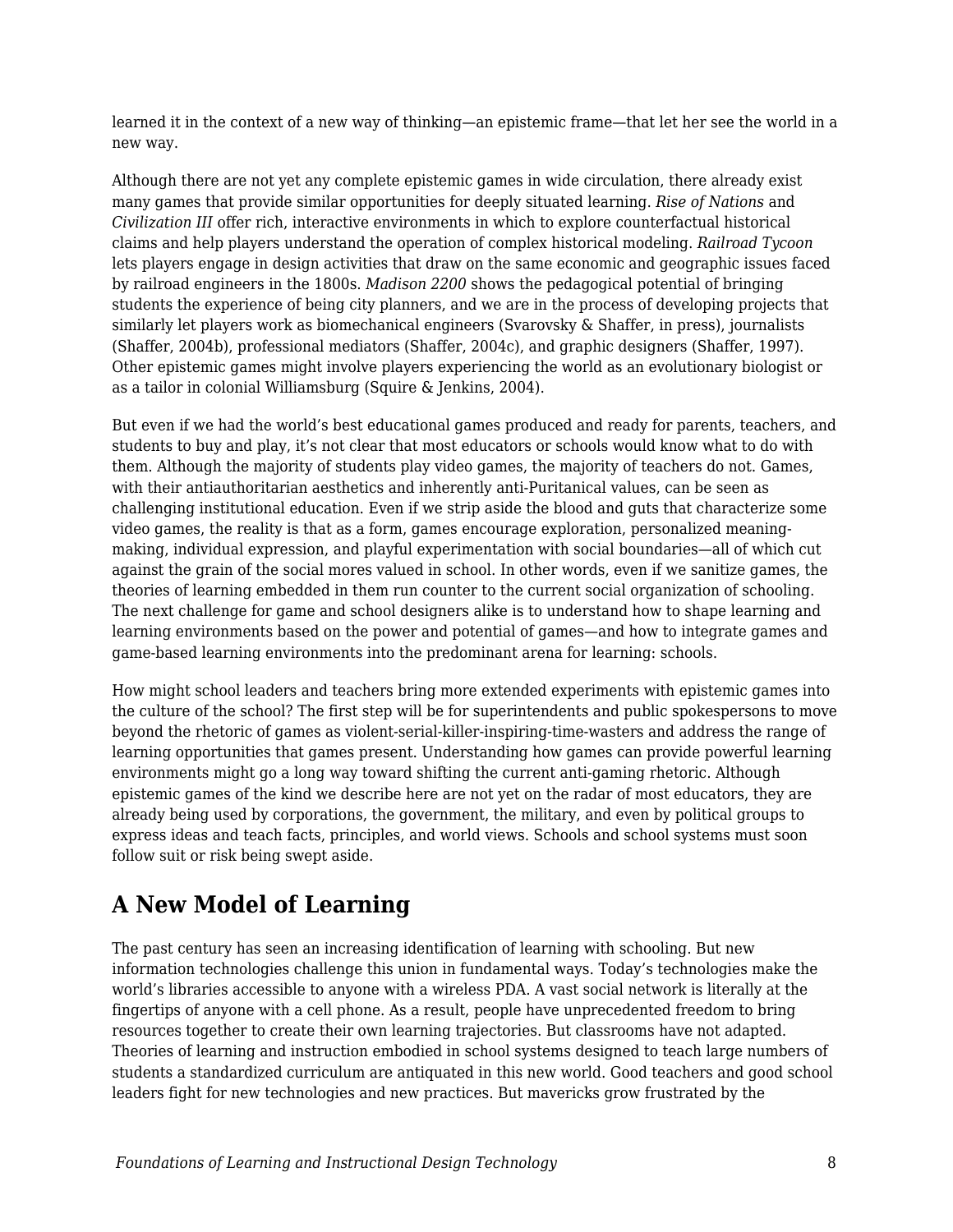fundamental mismatch between the social organization of schooling and the realities of life in a postindustrial, global, high-tech society (Sizer, 1984). Although the general public and some policy makers may not have recognized this mismatch in the push for standardized instruction, our students have. School is increasingly seen as irrelevant by many students past the primary grades.

Thus, we argue that to understand the future of learning, we have to look beyond schools to the emerging arena of video games. We suggest that video games matter because they present players with simulated worlds: worlds that, if well constructed, are not just about facts or isolated skills, but embody particular social practices. And we argue that video games thus make it possible for players to participate in valued communities of practice and as a result develop the ways of thinking that organize those practices.

Our students will learn from video games. The questions are: Who will create these games, and will they be based on sound theories of learning and socially conscious educational practices? The U.S. Army, a longtime leader in simulations, is building games like *Full Spectrum Warrior* and *America's Army*—games that introduce civilians to military ideology. Several homeland security games are under development, as are a range of games for health education, from games to help kids with cancer take better care of themselves, to simulations to help doctors perform surgery more effectively. Companies are developing games for learning history (*Making History*), engineering (*Time Engineers*), and the mathematics of design (*Homes of Our Own*) (Squire & Jenkins, 2004).

This interest in games is encouraging, but most educational games to date have been produced in the absence of any coherent theory of learning or underlying body of research. We need to ask and answer important questions about this relatively new medium. We need to understand how the conventions of good commercial games create compelling virtual worlds. We need to understand how inhabiting a virtual world develops situated knowledge—how playing a game like *Civilization III*, for example, mediates players' conceptions of world history. We need to understand how spending thousands of hours participating in the social, political, and economic systems of a virtual world develops powerful identities and shared values (Squire, 2004). We need to understand how game players develop effective social practices and skills in navigating complex systems, and how those skills can support learning in other complex domains. And most of all, we need to leverage these understandings to build games that develop for players the epistemic frames of scientists, engineers, lawyers, political activists, and other valued communities of practice—as well as games that can help transform those practices for experienced professionals.

Video games have the potential to change the landscape of education as we know it. The answers to fundamental questions such as these will make it possible to use video games to move our system of education beyond the traditional academic disciplines—derived from medieval scholarship and constituted within schools developed in the industrial revolution—and towards a new model of learning through meaningful activity in virtual worlds as preparation for meaningful activity in our postindustrial, technology-rich, real world.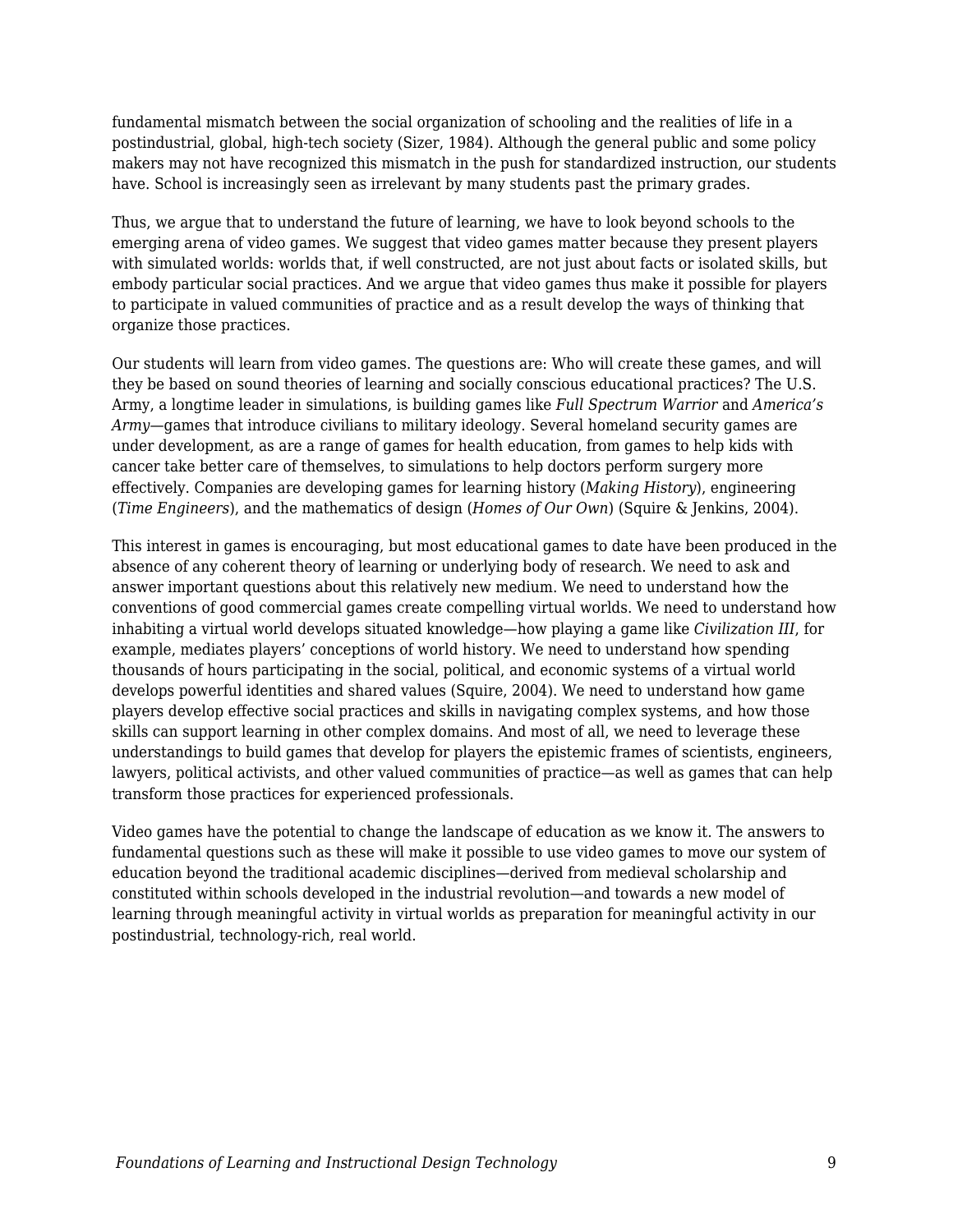#### **Application Exercises**

- Create a rough outline of your idea for an educational video game. What would students learn? Would there be opportunities for social connection? How would you hope to see information transfer?
- Play a game on two different electronic platforms iPhone, iPad, Computer, gaming console, etc – and share your thought on the educational value of the medium you used. Also share what limitations the mediums you used presents.

### **References**

Beckett, K. L., & Shaffer, D. W. (in press). Augmented by reality: The pedagogical praxis of urban planning as a pathway to ecological thinking. *Journal of Educational Computing Research*.

Gee, J. P. (in press). What will a state of the art video game look like? *Innovate*.

Gordon, A. S. (2004). Authoring branching storylines for training applications. In Y. Kafai, W. A. Sandoval, N. Enyedy, A. S. Nixon & F. Herrera (Eds.), *Proceedings of the Sixth International Conference of the Learning Sciences* (pp. 230–238). Mahwah, NJ: Erlbaum.

Halverson, R. (2003). Systems of practice: How leaders use artifacts to create professional community in schools. *Education Policy Analysis Archives, 11*(37).

Halverson, R. (2004). Accessing, documenting and communicating practical wisdom: The phronesis of school leadership practice. *American Journal of Education, 111*(1), 90–121.

Halverson, R., & Rah, Y. (2004). Representing leadership for social justice: The case of Franklin School. *Under review by Journal of Cases in Educational Leadership*.

Lave, J., & Wenger, E. (1991). *Situated learning: Legitimate peripheral participation*. Cambridge, UK: Cambridge University Press.

Schank, R. C. (1992). *Goal-based scenarios* (Technical Report No. 36). Evanston, IL: Northwestern University, The Institute for the Learning Sciences.

Schank, R. C. (1997). *Virtual learning: A revolutionary approach to building a highly skilled workforce*. New York: McGraw Hill.

Schank, R. C., Fano, A., Bell, B., & Jona, M. (1994). The design of goal-based scenarios. *Journal of the Learning Sciences, 3*, 305–345.

Shaffer, D. W. (1997). Learning mathematics through design: The anatomy of Escher's World. *Journal of Mathematical Behavior, 16*(2), 95–112.

Shaffer, D. W. (2004a). Epistemic frames and islands of expertise: Learning from infusion experiences. In Y. Kafai, W. A. Sandoval, N. Enyedy, A. S. Nixon, & F. Herrera (Eds.), *Proceedings of the Sixth International Conference of the Learning Sciences* (pp. 473–480). Mahwah, NJ: Erlbaum.

Shaffer, D. W. (2004b). Pedagogical praxis: The professions as models for post-industrial education.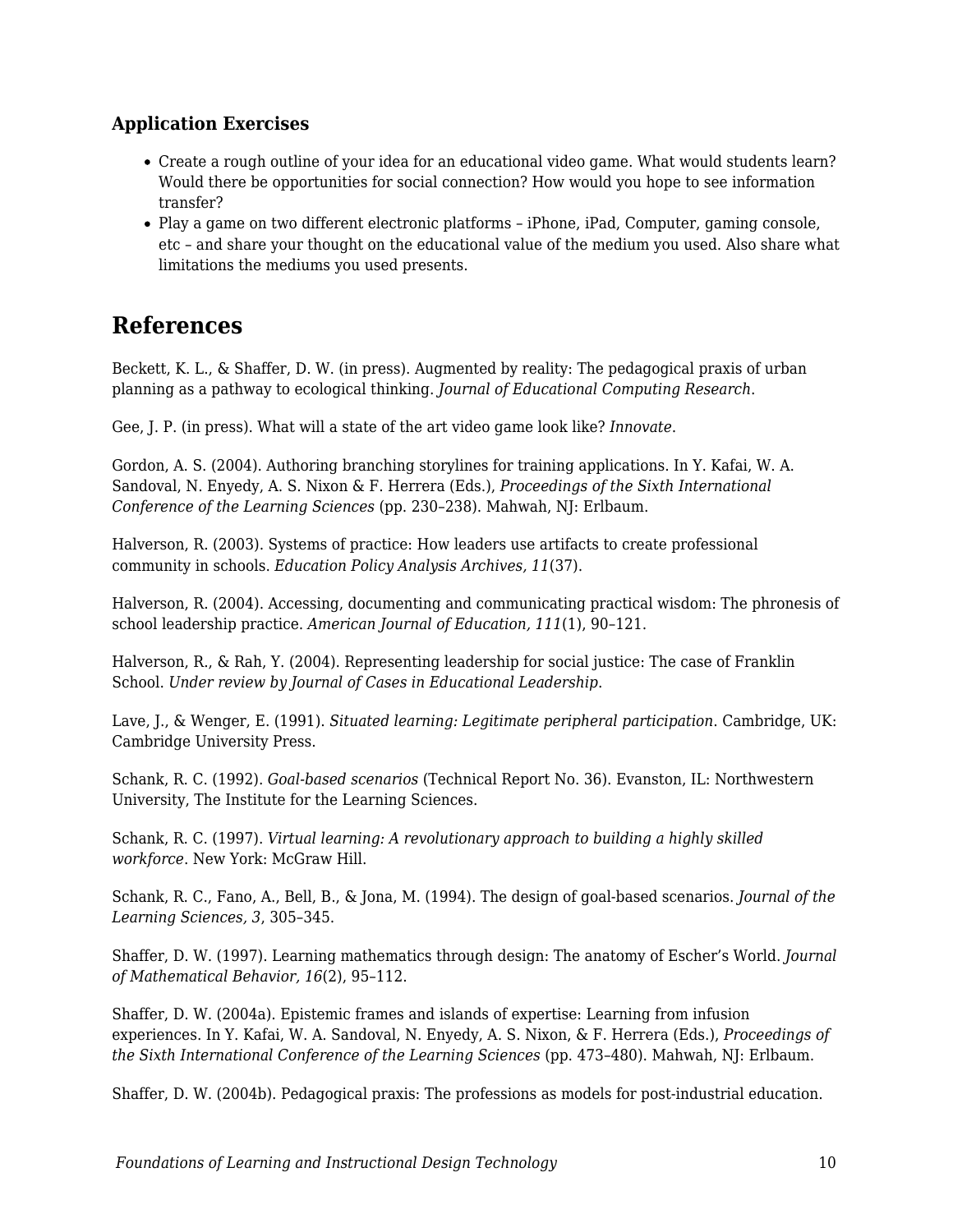*Teachers College Record, 106*(7), 1401–1421.

Shaffer, D. W. (2004c). When computer-supported collaboration means computer-supported competition: Professional mediation as a model for collaborative learning. *Journal of Interactive Learning Research, 15*(2), 101–115.

Shaffer, D. W. (in press). Epistemic games. *Innovate*.

Sizer, T. R. (1984). *Horace's compromise: The dilemma of the American high school*. Boston: Houghton Mifflin.

Squire, K. (2004). Sid Meier's Civilization III. *Simulations and Gaming, 35*(1).

Squire, K. (2005). *Game-based learning: Present and future of state of the field*. Retrieved May 31, 2005, from [https://edtechbooks.org/-Fn](http://www.masie.com/xlearn/Game-Based_Learning.pdf)

Squire, K. (in press). Game cultures, school cultures. *Innovate*.

Squire, K., & Giovanetto, L. (in press). The higher education of gaming. *eLearning*.

Squire, K., & Jenkins, H. (2004). Harnessing the power of games in education. *Insight, 3*(1), 5–33.

Steinkuehler, C. A. (2004a, October). *Emergent play*. Paper presented at the State of Play Conference, New York University Law School, NY.

Video Games and the Future of Learning 13 Steinkuehler, C. A. (2004b). Learning in massively multiplayer online games. In Y. Kafai, W. A. Sandoval, N. Enyedy, A. S. Nixon & F. Herrera (Eds.), *Proceedings of the Sixth International Conference of the Learning Sciences* (pp. 521–528). Mahwah, NJ: Erlbaum.

Svarovsky, G., & Shaffer, D. W. (in press). SodaConstructing knowledge through exploratoids. *Journal of Research in Science Teaching*.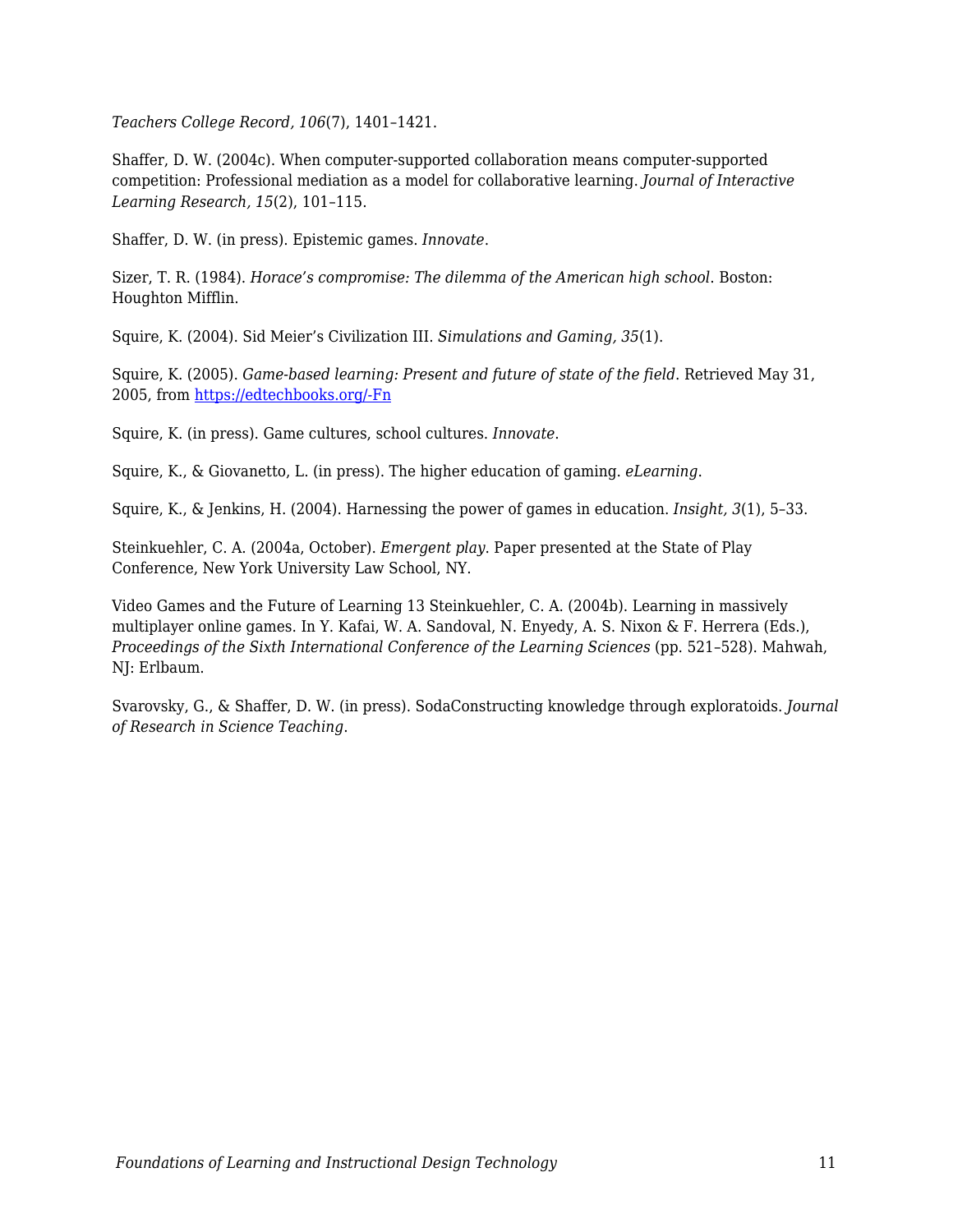#### **What is Gamification?**

"What is Gamification? This video provides a few ideas about gamification. The [video](https://youtu.be/BqyvUvxOx0M) [\[https://youtu.be/BqyvUvxOx0M\]](https://youtu.be/BqyvUvxOx0M) defines the term gamification, talks about the two types of gamification (structural and content) and gives an example of each type.The focus in mostly on educational uses of gamification." — Karl Kapp







Please complete this short survey to provide feedback on this chapter: <http://bit.ly/VideoGamesandLearning>

- 1. As Julian Dibbell, a journalist for *Wired and Rolling Stone*, has shown, it is possible to make a better living by trading online currencies than by working as a freelance journalist!  $\cdot\cdot\cdot$ [\[#return-footnote-231-1\]](#page--1-0)
- 2. The commercial game retains about 15% of what was in the Army's original simulation. For more on this game as a learning environment, see Gee (in press).  $\frac{1}{4}$  [#return-footnote-231-2]